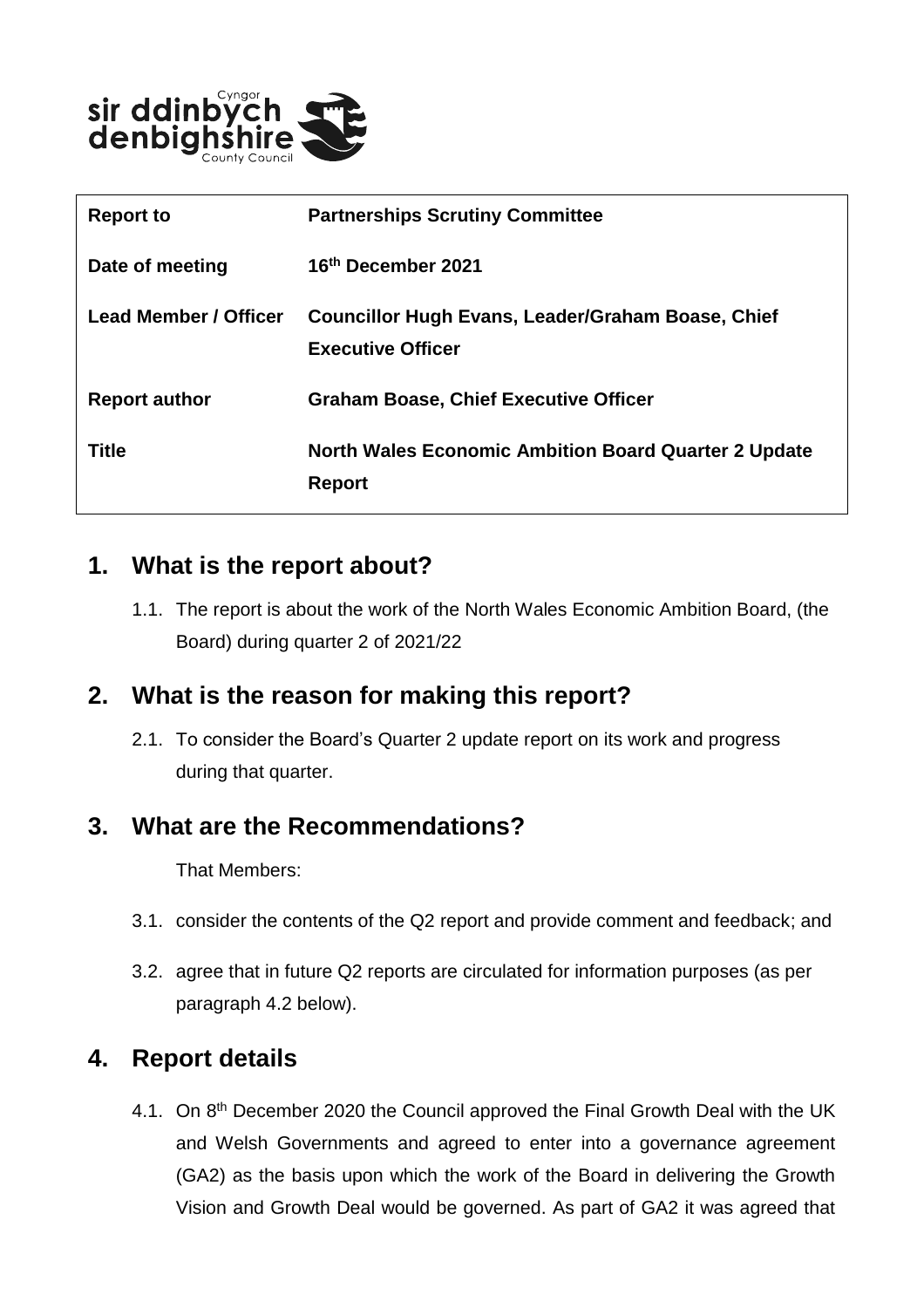the Portfolio Management Office would prepare a quarterly report on the work of the Board and circulate it to each of the partner organisations in order that it could be submitted to Scrutiny.

- 4.2. It was further agreed that an officer of the Portfolio Management Office would be able to attend at a relevant scrutiny meeting in order to answer questions. It has been agreed that the Portfolio Management Office will send a representative to Scrutiny to consider the Q4 report and that the reports in respect of Q1 and Q3 will be submitted for information. As this is the first Q2 report to Scrutiny DCC senior officers will attend to present the report. However, it is suggested that the Q2 report in future is circulated for information, in line with the practice adopted at other local authorities, with the Q4/Annual Report being formally presented to the Committee for discussion and debate.
- 4.3. This report includes Appendix 1 which is the North Wales Growth Deal Quarter 2 Performance Report.

## **5. How does the decision contribute to the Corporate Priorities?**

5.1.The Growth Deal is based on themes which are in line with the Council's corporate priorities.

## **6. What will it cost and how will it affect other services?**

6.1. There are no costs arising directly out of the scrutiny of this report.

## **7. What are the main conclusions of the Well-being Impact Assessment?**

7.1. A well-being impact assessment is not required.

## **8. What consultations have been carried out with Scrutiny and others?**

8.1. There have been no consultations with others.

# **9. Chief Finance Officer Statement**

9.1.As noted in the cover report this is an update report, for members' information, and there are no direct financial implications. Regular reporting on the progress of the